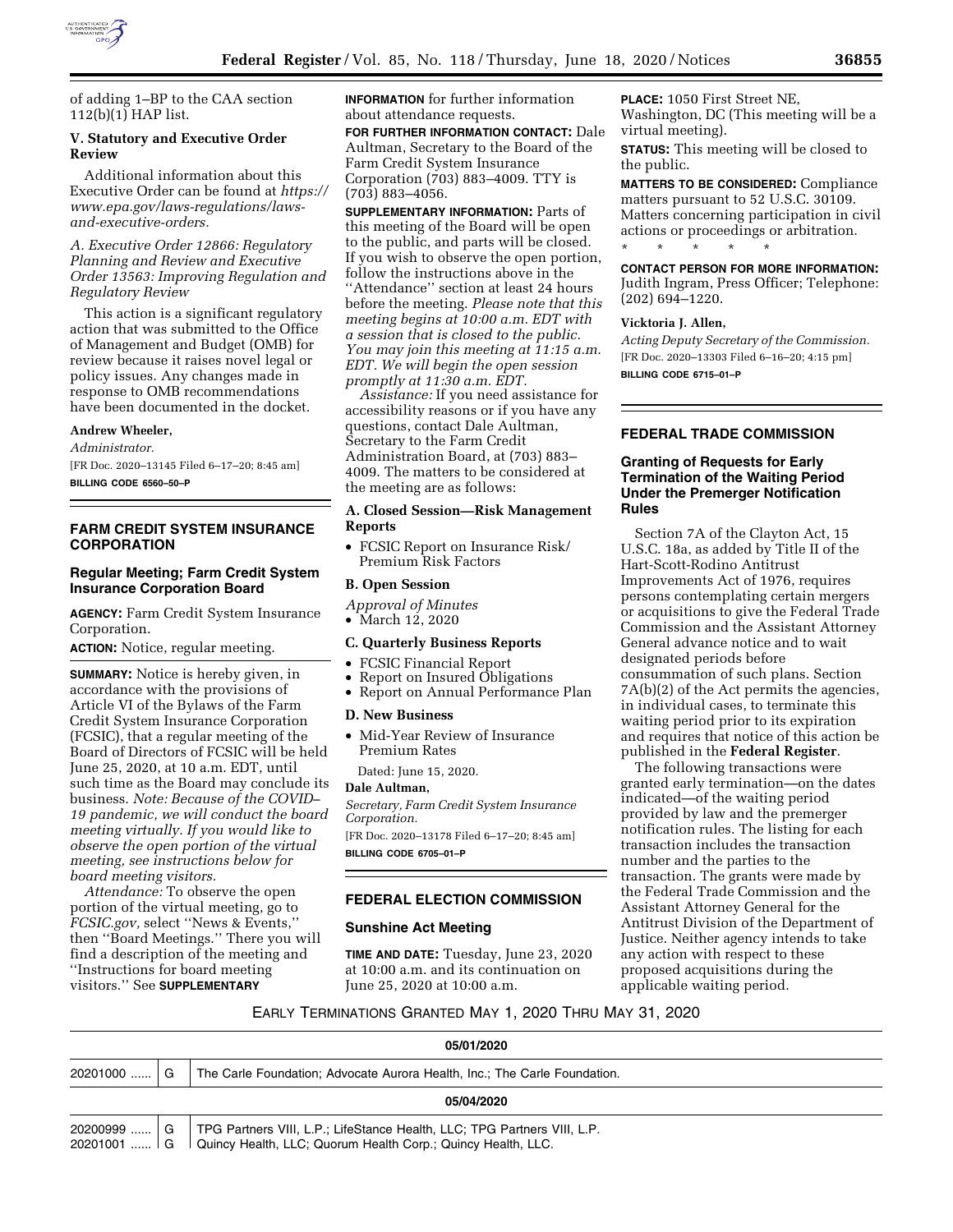п

|                                                                                                          |                                           | EARLY TERMINATIONS GRANTED MAY 1, 2020 THRU MAY 31, 2020-Continued                                                                                                                                                                                                                                                                                                                                                                                                                                                                                                                                                                                                                                             |
|----------------------------------------------------------------------------------------------------------|-------------------------------------------|----------------------------------------------------------------------------------------------------------------------------------------------------------------------------------------------------------------------------------------------------------------------------------------------------------------------------------------------------------------------------------------------------------------------------------------------------------------------------------------------------------------------------------------------------------------------------------------------------------------------------------------------------------------------------------------------------------------|
| 20201002<br>20201003<br>20201005<br>20201006                                                             | G<br>G<br>G<br>G                          | Mr. Len Blavatnik; DigitalOcean Holdings, Inc.; Mr. Len Blavatnik.<br>Reves Holdings, L.L.C.; Thomas J. Louderback; Reves Holdings, L.L.C.<br>Providence Equity Partners VIII L.P.; OUTFRONT Media Inc.; Providence Equity Partners VIII L.P.<br>Ares Special Opportunities Fund (Offshore), L.P.; OUTFRONT Media Inc.; Ares Special Opportunities Fund (Offshore),<br>L.P.                                                                                                                                                                                                                                                                                                                                    |
|                                                                                                          |                                           | 05/05/2020                                                                                                                                                                                                                                                                                                                                                                                                                                                                                                                                                                                                                                                                                                     |
| 20191732                                                                                                 | S                                         | AbbVie Inc.; Allergan plc; AbbVie Inc.                                                                                                                                                                                                                                                                                                                                                                                                                                                                                                                                                                                                                                                                         |
|                                                                                                          |                                           | 05/06/2020                                                                                                                                                                                                                                                                                                                                                                                                                                                                                                                                                                                                                                                                                                     |
| 20200992<br>20201008                                                                                     | G<br>G                                    | Starwood Opportunity Fund XI Global, L.P.; Extended Stay America, Inc.; Starwood Opportunity Fund XI Global, L.P.<br>ProAssurance Corporation; Norcal Mutual Insurance Company; ProAssurance Corporation.                                                                                                                                                                                                                                                                                                                                                                                                                                                                                                      |
|                                                                                                          |                                           | 05/11/2020                                                                                                                                                                                                                                                                                                                                                                                                                                                                                                                                                                                                                                                                                                     |
| 20201012<br>20201013<br>20201014<br>20201016<br>20201023<br>20201024                                     | G<br>G<br>G<br>G<br>G<br>G                | IIF US Holding LP; Xcel Energy Inc.; IIF US Holding LP.<br>Eros International plc; STX Filmworks, Inc.; Eros International plc.<br>Artur Bergman; Fastly, Inc.; Artur Bergman.<br>Turning Point Brands, Inc.; Standard General Offshore Fund Ltd.; Turning Point Brands, Inc.<br>KKR Americas Fund XII, L.P.; US Foods Holding Corp.; KKR Americas Fund XII, L.P.<br>Flexpoint Fund IV-A, L.P.; TigerRisk Partners LLC; Flexpoint Fund IV-A, L.P.                                                                                                                                                                                                                                                              |
|                                                                                                          |                                           | 05/13/2020                                                                                                                                                                                                                                                                                                                                                                                                                                                                                                                                                                                                                                                                                                     |
| 20201025                                                                                                 | G                                         | LS Power Equity Partners IV, L.P.; Siemens Aktiengesellschaft; LS Power Equity Partners IV, L.P.                                                                                                                                                                                                                                                                                                                                                                                                                                                                                                                                                                                                               |
|                                                                                                          |                                           | 05/14/2020                                                                                                                                                                                                                                                                                                                                                                                                                                                                                                                                                                                                                                                                                                     |
| 20201021                                                                                                 | G                                         | Ingredion Incorporated; PureCircle Limited; Ingredion Incorporated.                                                                                                                                                                                                                                                                                                                                                                                                                                                                                                                                                                                                                                            |
|                                                                                                          |                                           | 05/19/2020                                                                                                                                                                                                                                                                                                                                                                                                                                                                                                                                                                                                                                                                                                     |
| 20201034<br>20201035                                                                                     | G<br>G                                    | Wellspring Capital Partners VI, L.P.; Merit Mezzanine Fund VI, L.P.; Wellspring Capital Partners VI, L.P.<br>Cognizant Technology Solutions Corporation; William C. Ross, Jr. and Peri Ross; Cognizant Technology Solutions Cor-<br>poration.                                                                                                                                                                                                                                                                                                                                                                                                                                                                  |
| 20201039<br>20201042                                                                                     | G<br>G                                    | Nemo Investor Aggregator, Ltd.; OneSpaWorld Holdings Limited; Nemo Investor Aggregator, Ltd.<br>TPG Inertia Holdings, LP; Moshe Yanai; TPG Inertia Holdings, LP.                                                                                                                                                                                                                                                                                                                                                                                                                                                                                                                                               |
|                                                                                                          |                                           | 05/20/2020                                                                                                                                                                                                                                                                                                                                                                                                                                                                                                                                                                                                                                                                                                     |
| 20201036                                                                                                 | G                                         | Adam D'Angelo; Quora, Inc.; Adam D'Angelo.                                                                                                                                                                                                                                                                                                                                                                                                                                                                                                                                                                                                                                                                     |
|                                                                                                          |                                           | 05/21/2020                                                                                                                                                                                                                                                                                                                                                                                                                                                                                                                                                                                                                                                                                                     |
| 20200939                                                                                                 | G                                         | WillScot Corporation; Mobile Mini, Inc.; WillScot Corporation.                                                                                                                                                                                                                                                                                                                                                                                                                                                                                                                                                                                                                                                 |
|                                                                                                          |                                           | 05/26/2020                                                                                                                                                                                                                                                                                                                                                                                                                                                                                                                                                                                                                                                                                                     |
| 20201040<br>20201044<br>20201045<br>20201050<br>20201053<br>20201054<br>20201056<br>20201061<br>20201063 | G<br>G<br>G<br>G<br>G<br>G<br>G<br>G<br>G | GHO Capital Fund II LP; X-Co Holdings, LP; GHO Capital Fund II LP.<br>Royal Dutch Shell plc; National Fuel Gas Company; Royal Dutch Shell plc.<br>National Fuel Gas Company; Royal Dutch Shell plc; National Fuel Gas Company.<br>USI Advantage Corp.; Associated Banc-Corp.; USI Advantage Corp.<br>Aves IA Infrastructure Limited Partnership; Newco LLC; Aves IA Infrastructure Limited Partnership.<br>Aflac Incorporated; Zurich Insurance Group Ltd.; Aflac Incorporated.<br>Clayton, Dubilier & Rice Fund X, L.P.; Randal D. Boyd; Clayton, Dubilier & Rice Fund X, L.P.<br>Change Healthcare Inc.; National Health Coalition, Inc.; Change Healthcare Inc.<br>Lyndon Lea; Prism Data, LLC; Lyndon Lea. |
|                                                                                                          |                                           | 05/27/2020                                                                                                                                                                                                                                                                                                                                                                                                                                                                                                                                                                                                                                                                                                     |
| 20201046<br>20201047                                                                                     | G<br>G                                    | Halmont Properties Corporation; TerraForm Power NY Holdings, Inc.; Halmont Properties Corporation.<br>Brookfield Renewable Partners L.P.; TerraForm Power NY Holdings, Inc.; Brookfield Renewable Partners L.P.                                                                                                                                                                                                                                                                                                                                                                                                                                                                                                |

**FOR FURTHER INFORMATION CONTACT:**  Theresa Kingsberry (202–326–3100), Program Support Specialist, Federal Trade Commission Premerger

Notification Office, Bureau of Competition, Room CC–5301, Washington, DC 20024.